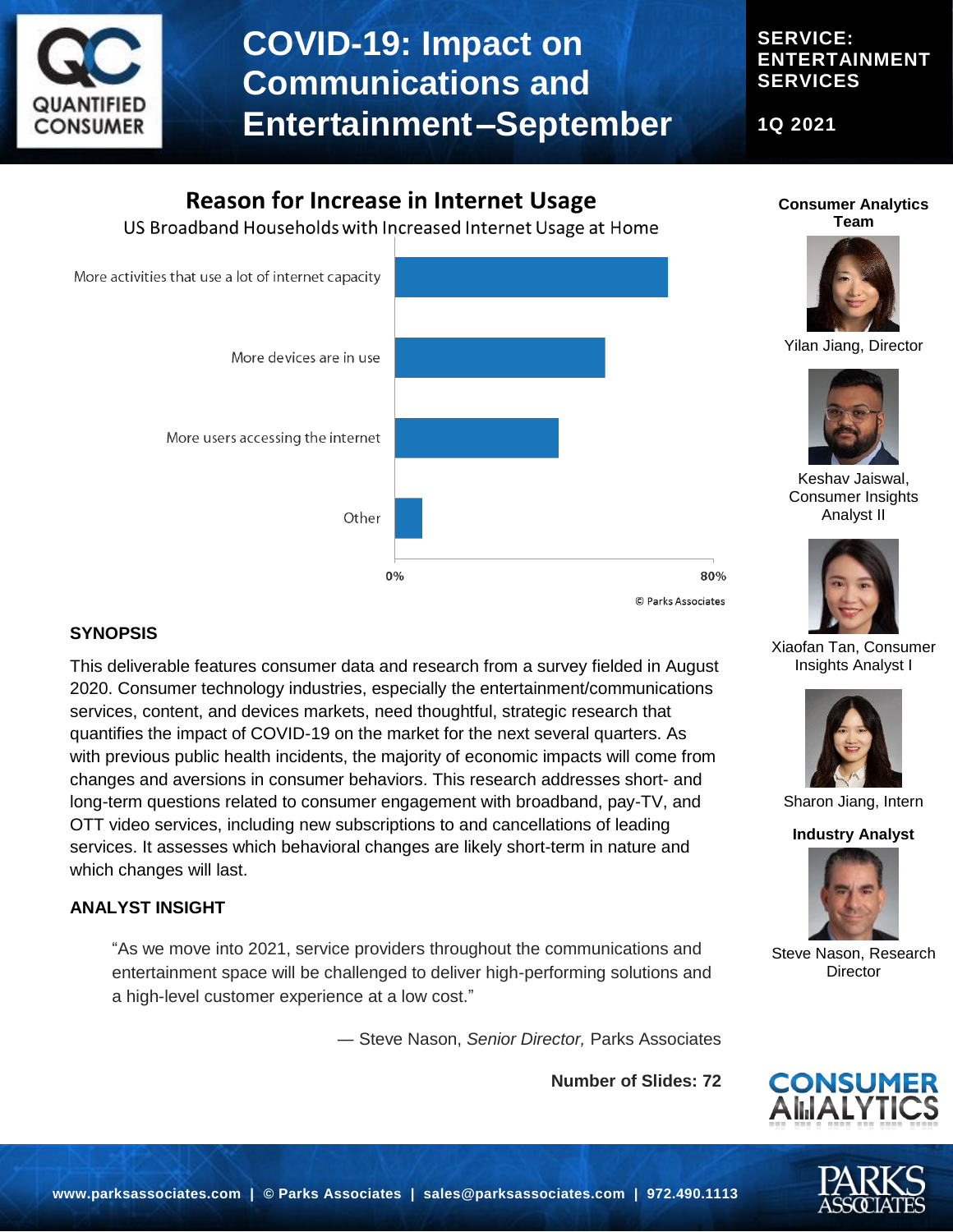

# **COVID-19: Impact on Communications and Entertainment–September**

# **SERVICE: ENTERTAINMENT SERVICES**

**1Q 2021**

# **CONTENTS**

**Quantified Consumer: COVID-19 Market Impact Studies**

**Key Questions Answered**

#### **Survey Methodology**

**Defining Heads of Broadband Households**

#### **Definitions and Abbreviations**

#### **Executive Summary**

- Industry Insight
- COVID-19 Impact on Broadband Service
- Likelihood of Making Changes to Broadband Service in the Next 6 Months
- Pay-TV & OTT Service Subscriptions
- Subscribers Cancelling Service as % of Subscriber Base
- Computing Products Purchased or Received Since February 2020, the Beginning of the Pandemic

#### **Impact on Broadband Providers**

- Broadband Service Adoption & ARPU
- COVID-19 Impact on Broadband and Mobile Services
- COVID-19 Impact on Broadband Service
- Importance of Broadband Service
- Changes in Internet Use Since COVID-19 Crisis Began
- Reason for Increase in Internet Usage
- Broadband Performance Since COVID-19 Began
- Steps Taken to Improve Poor Broadband Service
- Prevalence of Employer-Subsidized Service Among Remote Workers
- Changes to Broadband Service Past 6 months
- Increase in Use of Broadband Service During COVID-19
- Concern with Paying Internet Bill During COVID-19 Crisis
- Timeline of Upgrading Broadband **Service**
- Reasons for Upgrading Broadband Service During COVID-19
- Reasons for Switching to a New Broadband Service Provider
- Considerations When Switching Broadband Providers
- Likelihood of Making Changes to Broadband Service in the Next 6 Months
- Concern with Paying Internet Bill During COVID-19 Crisis by Likelihood of Making Changes to Service
- Reasons for Intending to Cancel Fixed Broadband Service
- Likelihood of Upgrading Internet Speed to 1+ Gbps by Consumer Segments

#### **Consumer Perception of Service Providers**

- Service Provider Net Promoter Score
- Satisfaction with Handling of COVID-19 by Service Provider Type
- Satisfaction by Broadband Service Provider Handling of COVID-19
- Perceptions of Broadband Service Provider Handling of COVID-19
- Perceptions of Mobile Service Provider Handling of COVID-19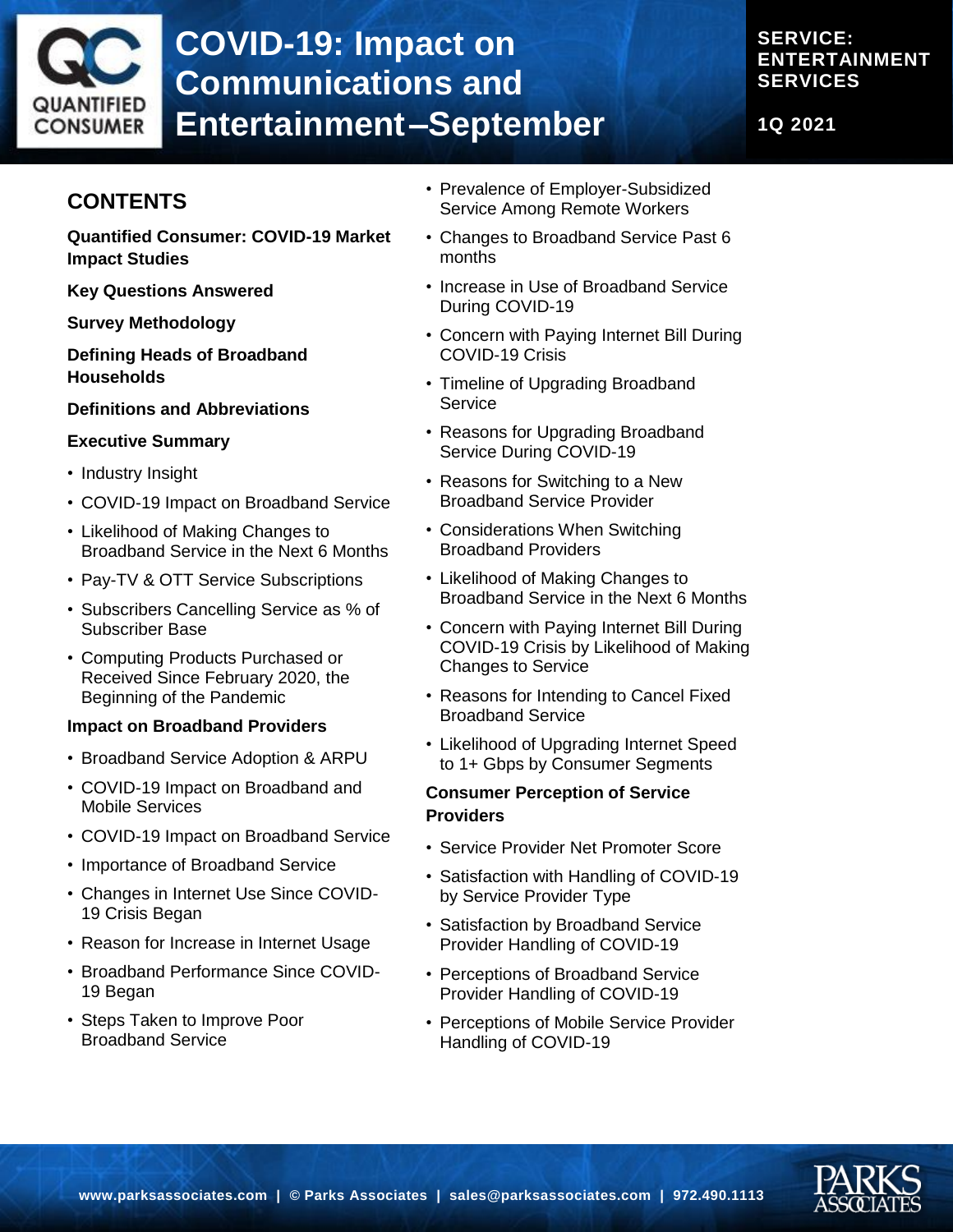# **COVID-19: Impact on Communications and**  QUANTIFIED **Entertainment–September** CONSUMER

## **SERVICE: ENTERTAINMENT SERVICES**

**1Q 2021**

• Perceptions of Pay-TV Service Provider Handling of COVID-19

#### **Impact on Pay-TV and OTT Services**

- Pay-TV & OTT Service Subscriptions
- Pay-TV and OTT Service Subscription Mix
- Pay-TV Adoption by Service Type
- Changes Made to Pay-TV Service
- Changes Made to Pay-TV Service by Service Type
- High Intention to Make Changes to Pay-TV Service
- OTT Service Use by Business Model
- Number of OTT Service Subscriptions
- Use of Ad-Based OTT Video Services
- Use of Transactional OTT Video **Services**
- Most Preferred Source to Watch New Movies
- Use of Video Services: During vs. After COVID-19

#### **Video Service Cancellations**

- Subscribers Cancelling Service as % of Subscriber Base
- Reasons for Cancelling OTT Services
- Drivers to Retain OTT Service **Subscribers**
- Impact of Reduced Content on Pay-TV Service Cancellations
- Impact of Live Sports on Pay-TV Service **Cancellations**
- Likelihood of Cancelling an Online Video Service Due to Reduced Content

#### **Impact on CE Product Adoption**

- Computing and Networking Products Purchased or Received During COVID-19
- Entertainment Products Purchased or Received During COVID-19
- Reasons for Acquiring Computing and Networking Products
- Reasons for Acquiring Entertainment **Products**
- Acquisition Method of Computing and Networking Products Used by Children
- Acquisition Method of Entertainment Products Used by Children
- Acquisition Method of Computing and Networking Products Used for Working at Home

#### **Appendix**